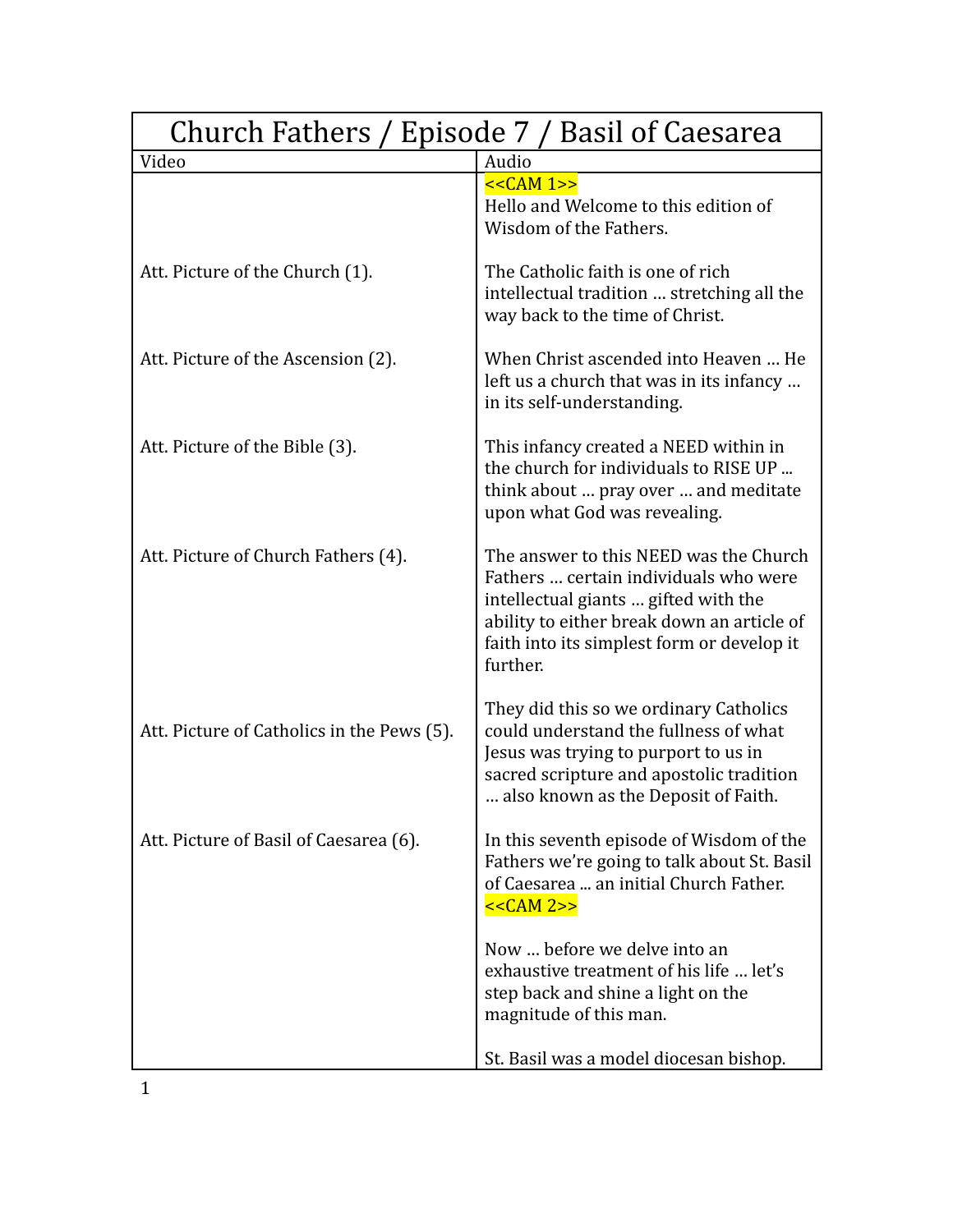|                                                                          | For example  he visited every part of<br>his diocese continually  he organized a<br>huge hospital for the sick and the poor<br>and like all early bishops he preached<br>habitually. In addition  he also went to<br>great lengths to defend the orthodox<br>faith against the heretical Arians.                              |
|--------------------------------------------------------------------------|-------------------------------------------------------------------------------------------------------------------------------------------------------------------------------------------------------------------------------------------------------------------------------------------------------------------------------|
| Att. Type on  "Monasticism  Theology<br>Canon Law".                      | Basil wrote several works on<br>monasticism  theology  and canon<br>law. He was the chief organizer of ascetic<br>community life in the East and he was<br>declared a saint soon after his death.                                                                                                                             |
|                                                                          | As a side note  many people in his<br>family are honored as saints  his<br>grandmother St. Macrina the Elder  his<br>father and mother  St. Basil the Elder<br>and St. Emmelia  his brothers  St.<br>Gregory of Nyssa and St. Peter of Sebaste<br>and his sister  St. Macrina the<br>Younger.                                 |
| Att. Picture of the Trinity (7).<br>Att. Picture of the Incarnation (8). | Basil is principally responsible for our<br>current and correct understanding of the<br>Trinity and the Incarnation.<br>Furthermore  he is known as one of the<br>three Cappadocian Fathers  and as one<br>of the Three Holy Hierarchs.                                                                                       |
|                                                                          | In the West  he is reckoned with St.<br>Gregory of Nazianzus  St. John<br>Chrysostom  and St. Athanasius  as<br>one of the Four Eastern Greek Doctors of<br>the Undivided Church. In case you didn't<br>know  the Four Latin (Western)<br>Doctors are St. Ambrose  St. Jerome<br>St. Augustine  and St. Gregory the<br>Great. |
|                                                                          | The Life of Basil of Caesarea                                                                                                                                                                                                                                                                                                 |
| Att. Picture of Basil (9).                                               | $<<CAM 1>>$<br>St. Basil of Caesarea was born to a<br>wealthy family in 330 A.D. His father                                                                                                                                                                                                                                   |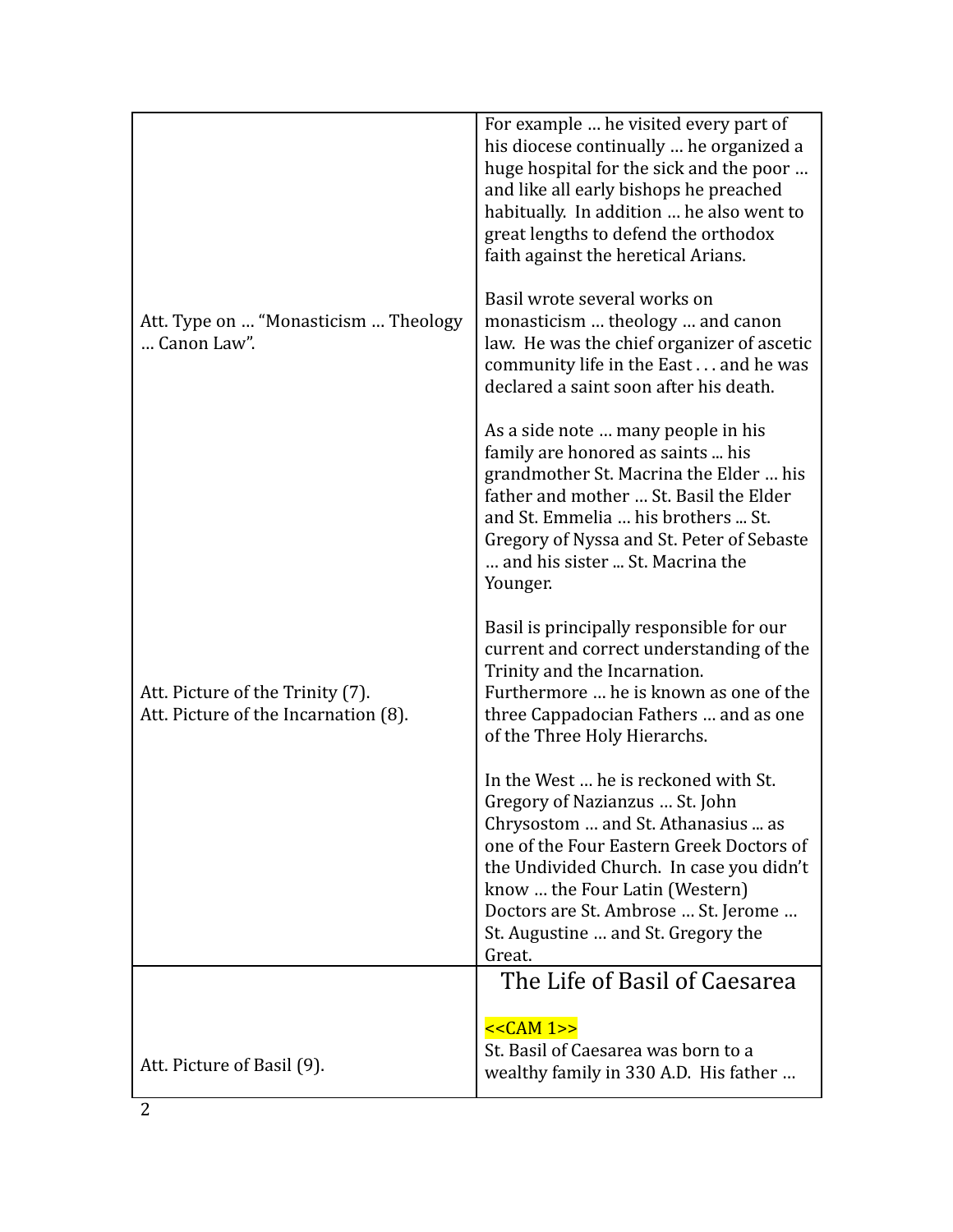|                                                                               | St. Basil the Elder  was a famous rhetor.<br>His mother  St. Emmelia  was a<br>homemaker. He was born in the central<br>part of modern day Turkey.                                                                                                                                                                                                                    |
|-------------------------------------------------------------------------------|-----------------------------------------------------------------------------------------------------------------------------------------------------------------------------------------------------------------------------------------------------------------------------------------------------------------------------------------------------------------------|
| Att. Picture of Turkey (10).                                                  | Shortly after St. Basil was born  his<br>family moved to a town near<br>Neocaesarea. There his father and<br>grandmother educated him.                                                                                                                                                                                                                                |
| Att. Picture of Gregory of Nazianzus (11).                                    | In the course of his studies  he met St.<br>Gregory of Nazianzus  who would<br>become a lifetime friend.                                                                                                                                                                                                                                                              |
| Att. Picture of Constantinople (12).                                          | Together  Basil and Gregory went on to                                                                                                                                                                                                                                                                                                                                |
| Att. Picture of Athens (13).                                                  | study in Constantinople. After they<br>completed their studies  they moved to<br>Athens. At 26  Basil left Athens to<br>practice law and teach rhetoric. A year                                                                                                                                                                                                       |
| Att. Picture of Basil (14).                                                   | later  St. Basil's life changed when he<br>encountered Eustathius of Sebaste  a<br>charismatic bishop and ascetic. As a<br>result of this newfound relationship<br>Basil abandoned his legal and teaching<br>profession and devoted his life to God.<br><< <b>CAM</b> 2>>                                                                                             |
| Att. Picture of Palestine, Egypt, Syria, and<br>Mesopotamia (15)(16)(17)(18). | After his conversion  St. Basil received<br>baptism. He then left for Palestine<br>then Egypt  then Syria  finally settling<br>in Mesopotamia to study ascetics and<br>monasticism. Once his studies were<br>completed  he turned his attention to<br>the communal religious life and founded<br>a monastic settlement on his family's<br>estate at Annesi in Pontus. |
| Att. Picture of ordination (19).                                              | At 32  St. Meletius of Antioch as bishop<br>ordained Basil a deacon. In 365  he<br>was ordained a presbyter. Basil and<br>Gregory Nazianzus spent the next few<br>years combating the Arian heresy.<br>During this time  the two friends<br>entered a period of close fraternal                                                                                       |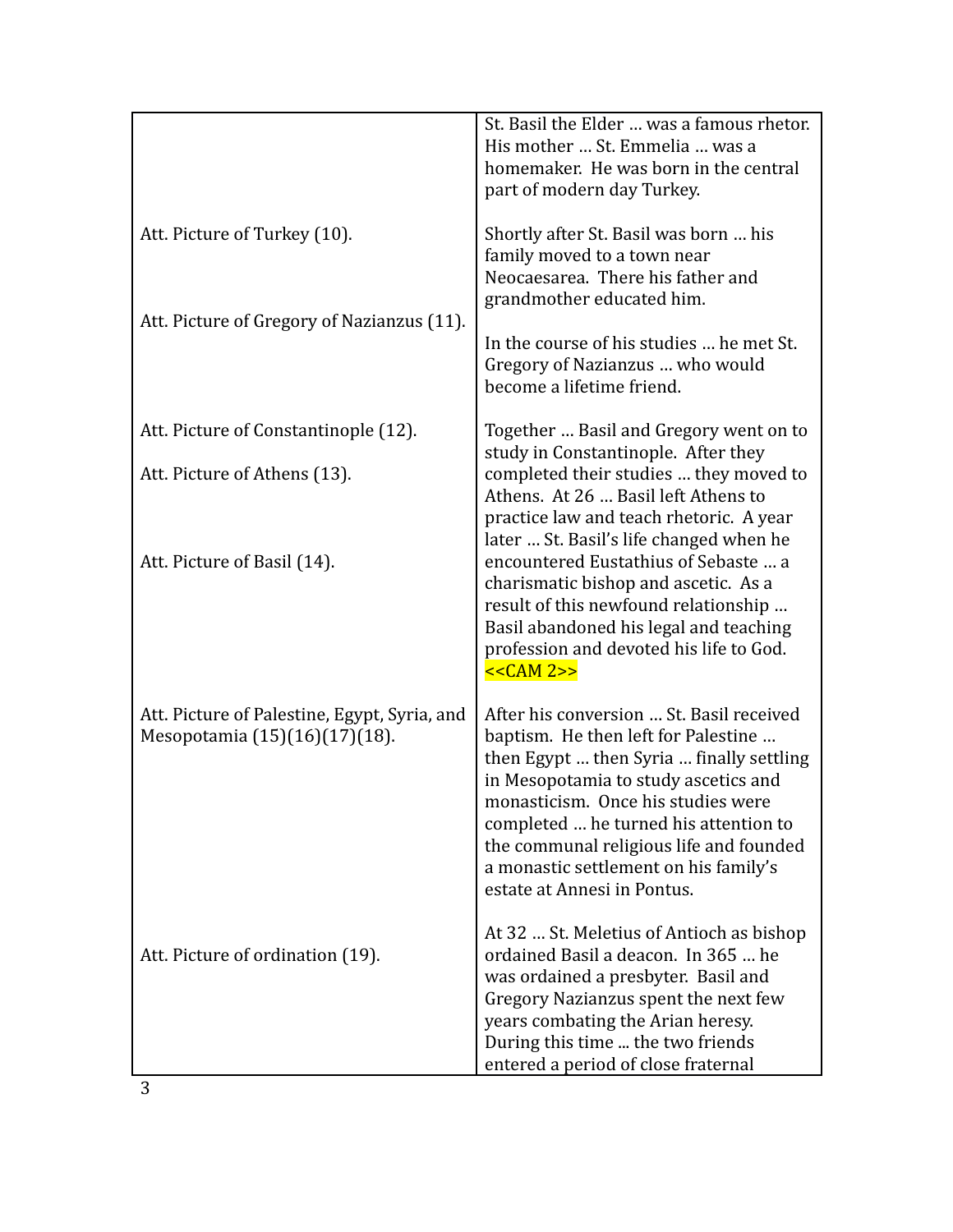|                                                 | cooperation as they participated in a<br>great rhetorical contest of the Caesarean<br>church. The two contested with a<br>number of Arian theologians who were<br>formidably well-versed in rhetoric.                                                                                                                                                                                                                                                                                                                                                    |
|-------------------------------------------------|----------------------------------------------------------------------------------------------------------------------------------------------------------------------------------------------------------------------------------------------------------------------------------------------------------------------------------------------------------------------------------------------------------------------------------------------------------------------------------------------------------------------------------------------------------|
| Att. Picture of Basil (20) and Gregory<br>(21). | In the subsequent public debates<br>Gregory and Basil emerged triumphant.<br>This success confirmed for both Gregory<br>and Basil that their futures lie in<br>administration of the Church. Basil next<br>took on the functional administration of<br>the Diocese of Caesarea. At 40  Basil<br>was chosen to succeed the Bishop of<br>Caesarea and was consequently<br>consecrated bishop on June 14, 370.<br><< <b>CAM</b> 1>>                                                                                                                         |
| Att. Picture of Basil (21).                     | St. Basil the Great died on January 1, 379.<br>He was said to be hot-blooded and<br>somewhat imperious. Basil was also<br>generous and sympathetic. He gave<br>away his personal family inheritance to<br>benefit the poor of his diocese.<br>His works show that he actively worked<br>to reform thieves and prostitutes. They<br>also show him encouraging his clergy<br>not to be tempted by wealth or swayed<br>by the comparatively easy life of a priest<br>and that he personally took care in<br>selecting worthy candidates for holy<br>orders. |
|                                                 | Basil also did not shy away from<br>criticizing public officials who failed in<br>their duty of administering justice.<br>Furthermore  he built a large complex<br>just outside Caesarea  called the<br>Basiliad , which included a poor house<br>hospice  and hospital  which was<br>regarded at the time as one of the great<br>wonders of the ancient world.                                                                                                                                                                                          |
|                                                 | Now that we have an understanding of<br>who St. Basil of Caesarea was  let's take                                                                                                                                                                                                                                                                                                                                                                                                                                                                        |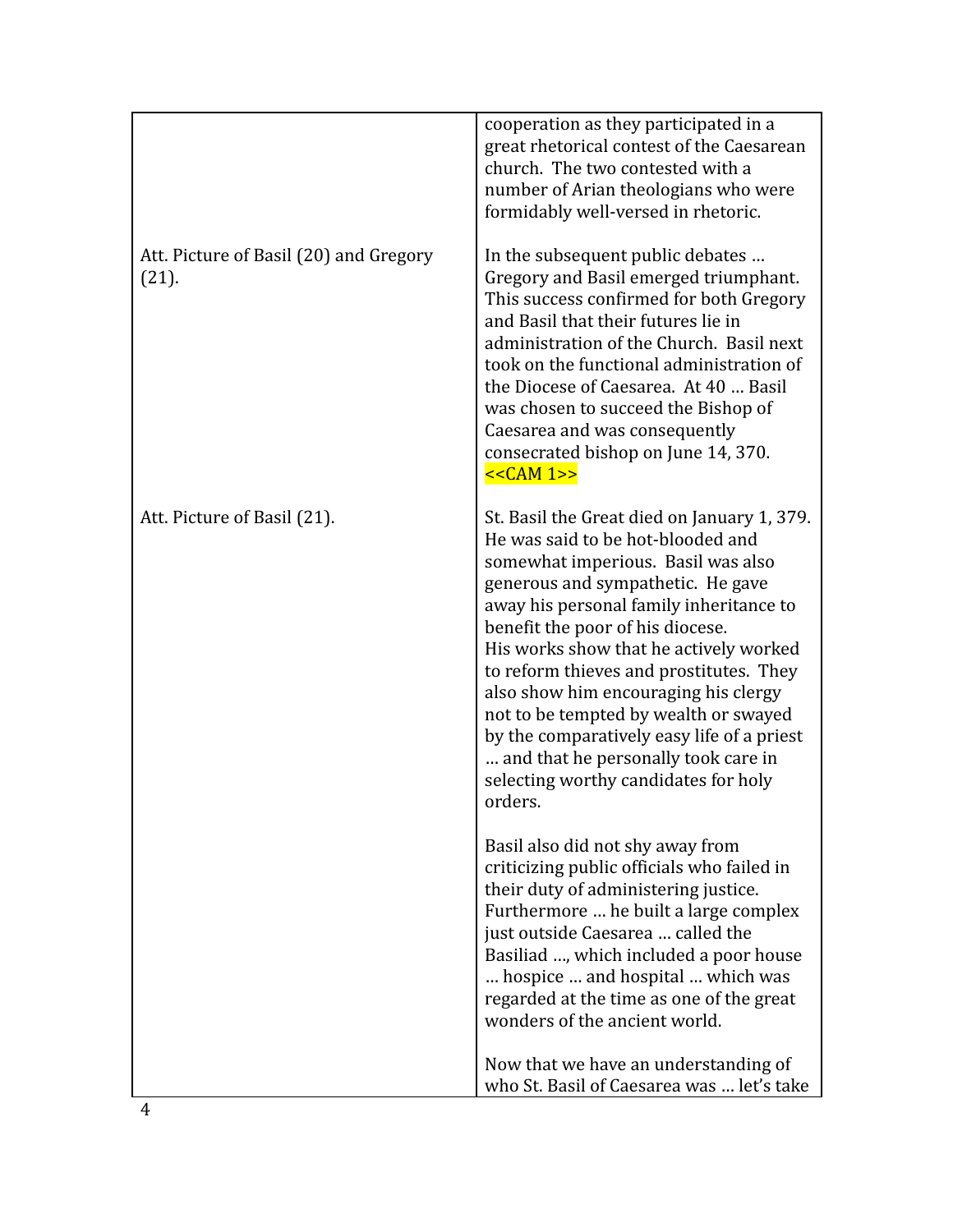|                                                                                            | a look at what he had to say about the<br>creation of the world and atheism.<br>$<<CAM 2>>$                                                                                                                                                                                                                                                                                                                                                                                                                                                                                                                                                                                                                                |
|--------------------------------------------------------------------------------------------|----------------------------------------------------------------------------------------------------------------------------------------------------------------------------------------------------------------------------------------------------------------------------------------------------------------------------------------------------------------------------------------------------------------------------------------------------------------------------------------------------------------------------------------------------------------------------------------------------------------------------------------------------------------------------------------------------------------------------|
|                                                                                            | Basil of Caesarea on the                                                                                                                                                                                                                                                                                                                                                                                                                                                                                                                                                                                                                                                                                                   |
|                                                                                            | World and Atheism                                                                                                                                                                                                                                                                                                                                                                                                                                                                                                                                                                                                                                                                                                          |
| Att. Granite Background (for all quotes);<br>change color of background for each<br>quote. | "In the beginning God created the heaven<br>and the earth." Deceived by their<br>inherent atheism it appeared to them<br>that nothing governed or ruled the<br>universe, and that was all was given up<br>to chance. To guard us against this error<br>the writer on the creation, from the very<br>first words, enlightens our<br>understanding with the name of God; "In<br>the beginning God created." What a<br>glorious order!                                                                                                                                                                                                                                                                                        |
|                                                                                            | If then the world has a beginning, and if<br>it has been created, enquire who gave it<br>this beginning, and who was the Creator:<br>or rather, in the fear that human<br>reasonings may make you wander from<br>the truth, Moses has anticipated enquiry<br>by engraving in our hearts, as a seal and<br>a safeguard, the awful name of God: "In<br>the beginning God created"-It is He,<br>beneficent Nature, Goodness without<br>measure, a worthy object of <u>love</u> for all<br>beings endowed with reason, the beauty<br>the most to be desired, the origin of all<br>that exists, the source of life, intellectual<br>light, impenetrable wisdom, it is He who<br>"in the beginning created heaven and<br>earth." |
|                                                                                            | One day, doubtless, their terrible<br>condemnation will be the greater for all<br>this worldly wisdom, since, seeing so<br>clearly into vain sciences, they have<br>willfully shut their eyes to the knowledge<br>of the truth  these men, I say, have                                                                                                                                                                                                                                                                                                                                                                                                                                                                     |